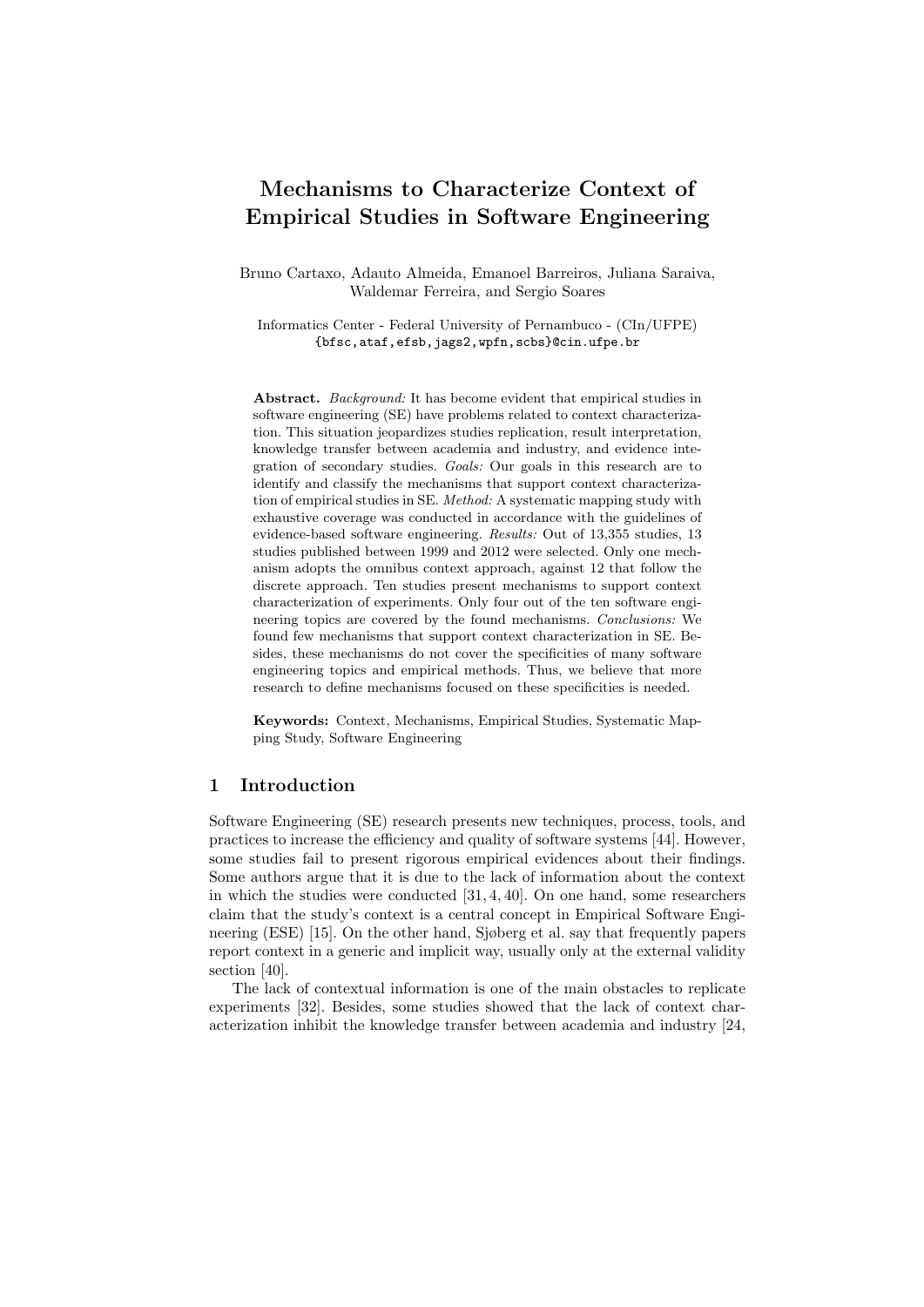4]. Additionally, a poor context characterization can cause problems to those researches that perform evidence integration through secondary studies [31]. Moreover, Basili et al. reported that context information is important to enable the creation of families of experiments [7]. Finally, when the context is explicit it is possible to conduct other studies to investigate any contextual aspect that could have interfered in the original research [34].

Once it is known the role of context in empirical studies, this work presents the results of a Systematic Mapping Study (SMS) that intends to identify and classify the mechanisms to support context characterization in SE. Moreover, we also indicate some gaps in the research area, as well as we present a summary of context characterization state-of-art. This summary can help the researchers in the finding of a mechanism that best fits their research characteristics.

This paper is organized as follows: Section 2 introduces the most important concepts. Section 3 shows the research method followed by this research. Section 4 presents the results. Section 5 summarizes the findings of this research. Section 6 depicts the threats to validity. Finally, Section 7 concludes.

## 2 Core Concepts

The notion of context can be used to indicate that a phenomenon, event, action or discourse needs to be studied in relationship with its environment, surrounding conditions and consequences  $[14]$ . Brézillon presented a similar definition, where context should be viewed as a set of relevant conditions and its influences that make a situation understandable and unique [8]. Additionally, Dey [13] defined context in ubiquitous computing as any information that can be used to characterize the situation of an entity.

This research focuses on context of empirical studies in SE. Thus, Dybå et al. [15] presented two types, or perspectives, of context:

Discrete: It can be understood as a set of variables that influence or moderate the relationship between the variables of interest [7, 5]. It also can be seen as a model to describe the environment in which measurements are made to evaluate software techniques [7]. Pfleeger [37] presents a similar concept, where context are state variables that influence the implementation of treatments, and indirectly affect the results of an experiment.

**Omnibus:** It is an approach that uses a broad perspective to structure and report context similarly to journalistic practices. The stories are described by five questions: who, what, when, where, and why, also known as the "5Ws" approach. Furthermore, Vieira et al. added the question "how" and expanded the framework to "5Ws+1H" [42].

In fact, there are various definitions and interpretations of context in different areas of knowledge. Dijk [14] mentioned that a theory on context could easily become a theory of everything. Moreover, Brézillon stated that context is heavily dependent on the investigated area, and it cannot be treated abstractly [9]. For these reasons, we define context as: The set of information that are not the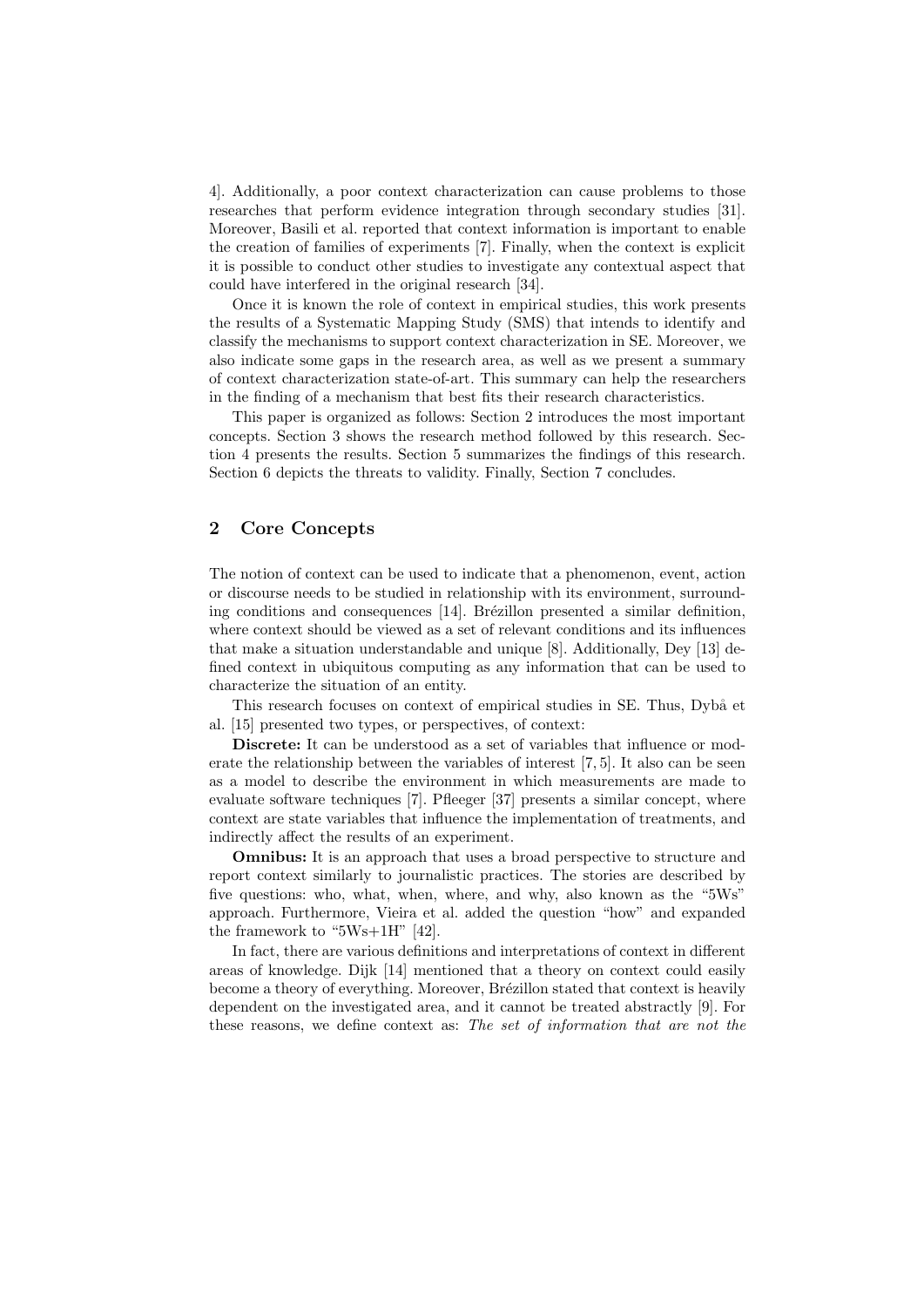main interest of an empirical research (in other words, they are not the study's interventions), but they have an influence in the study's results.

Some key terms in the scope of this study have to be clearly defined, they are: mechanism, empirical method, and software engineering topic.

Mechanism is a generic term that comprises work that help the researchers to carry out their studies. In this study, we are following the mechanism classification proposed by Almeida et al. [2]: framework, guidelines, template, checklist, method, paradigm, process, technique, and lessons learned.

Empirical methods are systematic and rigorous structures to conduct scientific research, and they can be one of the following: experiment (controlled or quasi-experiments), case study, survey, ethnography, and action research [16].

Software engineering topics are the areas of interest inside SE body of knowledge, like software testing, management, among others. We are considering the ten topics presented in the SWEBOK [1], which are: software requirements, design, construction, testing, maintenance, configuration management, management, process, method and tools, and quality.

## 3 Research Method

The general objective of this research is to improve the quality of the empirical studies in SE by aiding their context characterization. Aiming at working toward this objective, we conducted an SMS following Kitchenham et al. guidelines [27]. This SMS addresses the following research questions:

RQ1: What are the mechanisms to support context characterization of empirical studies in SE?

RQ2: What are the types of mechanisms to characterize context of empirical studies in SE?

RQ3: What are the types of context covered by the mechanisms?

RQ4: What are the empirical methods covered by the mechanisms?

RQ5: What are the SE topics covered by the mechanisms?

The research question RQ1 is our central question. The answers of this question provide the foundations for the research as whole. The goal of RQ2 is to discover which types of mechanisms have been applied to support context characterization (such as, guidelines, frameworks, etc.). Moreover, RQ3 has the goal of classifying the found mechanisms in discrete or omnibus context specification. Furthermore, the answers of RQ4 provide some insights regarding how to characterize context of studies focusing on their empirical methods. Finally, the goal of RQ5 is to find mechanisms that present details about how to characterize context of studies focusing on their topics of interest.

The following sections describe each phase of our SMS. We adopted both manual and automatic search, and the searches were conducted on December of 2012.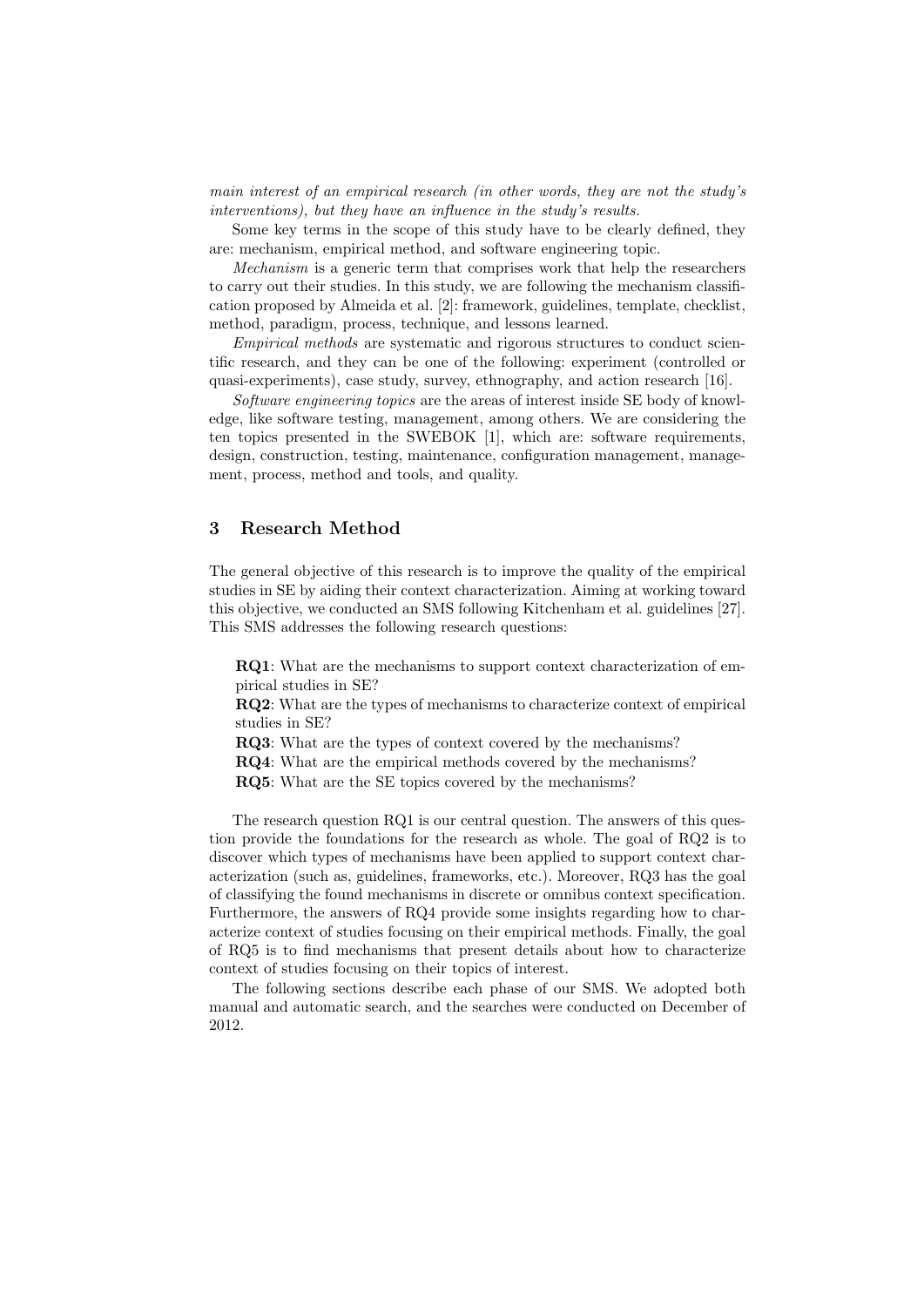#### 3.1 Automatic Search Phase

We used the following search string structure:  $\leq$  mechanism and synonyms $>\!AND$  $\leq$  context and synonyms $>$ AND  $\leq$ empirical software engineering and synonyms $>$ . The terms and their synonyms were defined by interviewing experts and themerelated sources, as recommended by Kitchenham et al. [28]. The resulting search string was:

(mechanism OR framework OR method OR methodology OR guideline OR checklist OR process OR technique)

#### AND

(context OR contextual OR scope OR environment OR environmental OR settings OR circumstances OR situations OR situational OR population OR variables OR factors OR setup)

#### AND

("empirical software engineering" OR "experimental software engineering" OR "software engineering experimentation" OR "evidence based software engineering")

The automatic search sources were: IEEE, ACM, ScienceDirect (SD), Springer Link (SL), Scopus (Sc) and Engineering Village (EV). No restrictions about the period of studies on automatic sources were made.

## 3.2 Manual Search Phase

In the following sources, manual search was performed: ESEM (Empirical Software Engineering and Measurement), EASE (Evaluation and Assessment in Software Engineering), ESEJ (Empirical Software Engineering Journal), IST (Information and Software Technology). Eventually independent studies were added and the snowballing technique was applied [23]. As the automatic search, no restrictions about the venue edition were made.

#### 3.3 Selection Phase

The exclusion criteria were defined based on the research objective and reviewed by an experienced researcher. Studies that matched any of the following exclusion criteria were removed:

- 1. The study is a slideshow or an extended abstract.
- 2. The study is duplicated.
- 3. The study is not related to SE.
- 4. The study does not present or only mentions a mechanism to support context characterization of empirical studies in SE.
- 5. Another justified reason.

In the *first round* of the study selection, we analyzed only the title and abstract. The studies that were clearly out of scope were excluded, and in case of doubt, the study remained to be analyzed on the second round [27]. In the second round, four pairs of reviewers analyzed the remaining studies. We analyzed the selected papers by screening whole of them [27]. In case of disagreement about inclusion/exclusion, a set of meetings was organized with an experienced researcher in order to resolve the conflicts.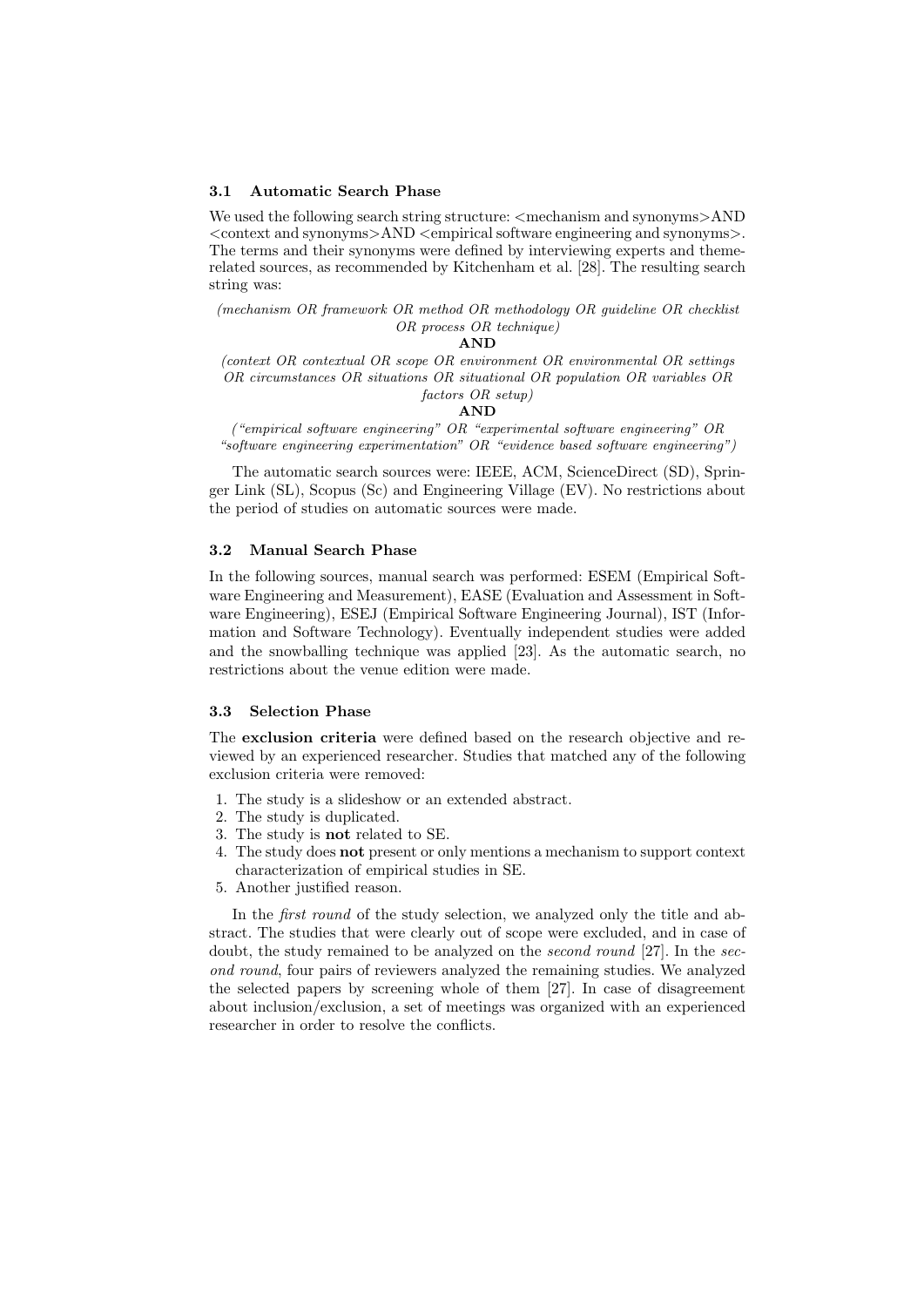#### 3.4 Data Extraction Phase

Initially, the following meta-data were collected: evaluation date, title, authors, institutions, countries, source, and publication year. All selected studies were detailed read. In this phase, we excluded studies that were out of the scope of this research, but they were not excluded in the second round. The remaining studies correspond to the Selected Primary Studies (SPS) of this research.

## 4 Results

This section presents the results of our SMS. First, Section 4.1 shows some data about the selection process. Then, Section 4.2 presents some general information about the SPS. The remaining sections present our results regarding each research question (respectively, Section 4.3, 4.4, 4.5, 4.6, and 4.7).

#### 4.1 Selection Procedure Results

Initially, 13,355 studies were collected, 9,405 from automatic search and 3,950 from manual search. After the first round of the selection phase only 527 studies remained. After the *second round*, this value was reduced to 60 studies. Additionally, during the data extraction phase more 47 studies were excluded, remaining the 13 selected studies. The high amount of excluded studies was expected, since the terms in search string are commonly found in various studies related to SE. That was a conscientious choice, since we decided to conduct this SMS with an exhaustive coverage [11]. The entire selection phase is summarized on Table 1, where "Ind." means independent sources, "snow." means the snowballing technique, "1#" means the *first round* of selection phase, "2#" means the *second* round, the numbers below the "excluded" cell represent each exclusion criterion as shown in Section 3.3, "incl." means the included studies at the selection phase, and "sel." means the final set of selected studies.

We calculated the agreement index and Kappa value of our criteria application process. Both agreement index and Kappa statistics (K) were calculated in order to evaluate the consistency of the application of the exclusion criteria made by the reviewers in the second round. Kitchenham and Charters [27] and Edwards et al. [17] recommend this calculation. For the agreement, we got a value of 91.2% of agreement between the reviewers. However, our Kappa value was K=0.5873544 which means a moderate level of agreement. After a deeper investigation, it was possible to observe that this was caused by an anomaly already described in the statistical literature as a paradoxical result that produces low values of Kappa even with high levels of agreement [18]. This paradox occurs in presence of rare findings [43] or categories with prevalent proportion of individuals [3], such as the case of this research where the "inclusion phenomenon" was rare and the "exclusion phenomenon" was prevalent. Therefore, we believe the exclusion criteria are consistent, since we obtained 91.2% of agreement. Besides, Vieira and Garrett [43] reported a similar problem with the Kappa test.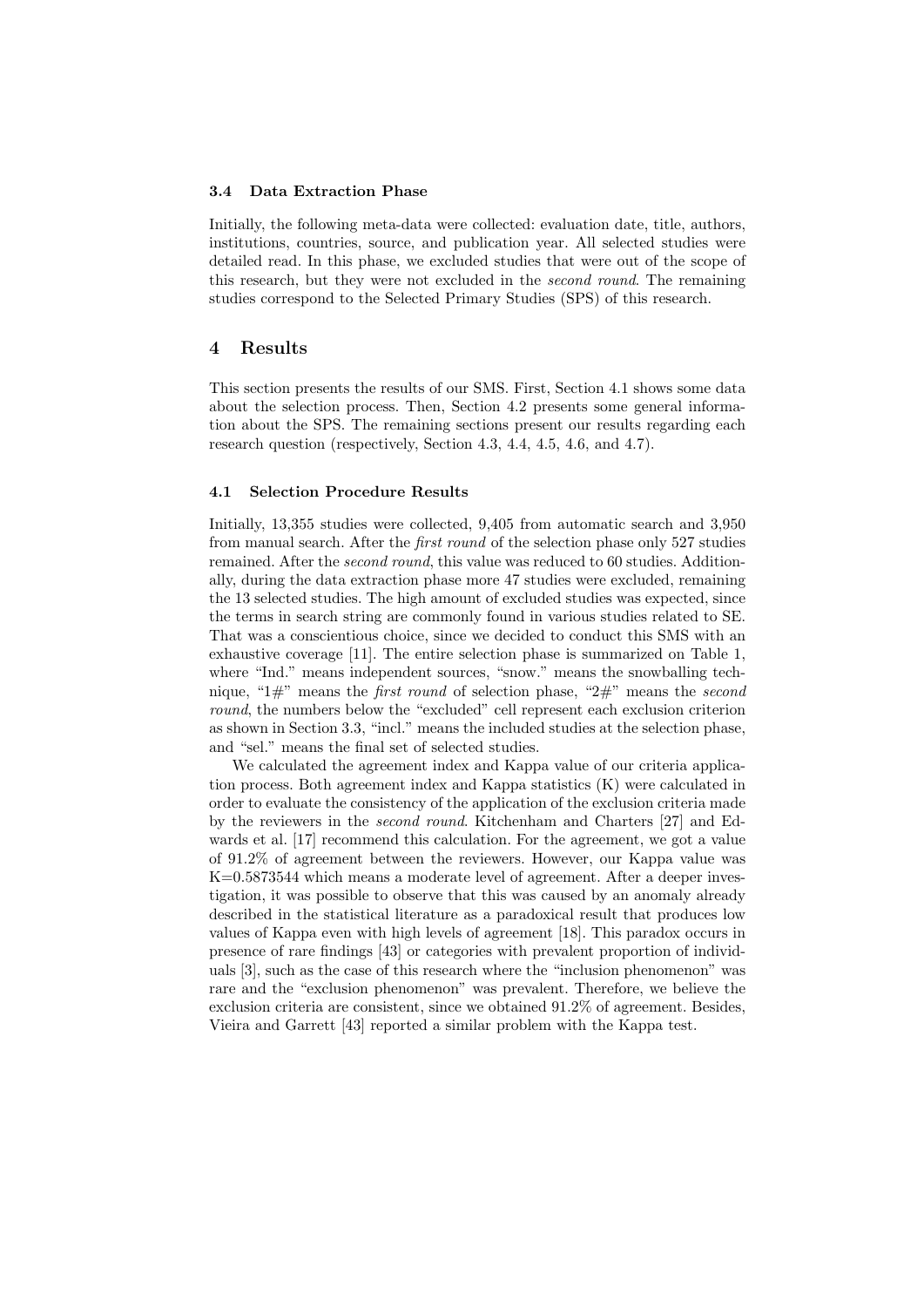Table 1. Summary of SPS process.

|                       |            |     |                             |                                         |          | 2#       |          |          |                |
|-----------------------|------------|-----|-----------------------------|-----------------------------------------|----------|----------|----------|----------|----------------|
| Source Initial $ 1# $ |            |     |                             |                                         | Excluded |          |          | Included | Selected       |
|                       |            |     |                             | Crit. 1 Crit. 2 Crit. 3 Crit. 4 Crit. 5 |          |          |          |          |                |
| <b>IEEE</b>           | 312        | 96  | $\overline{5}$              | $\Omega$                                | $\Omega$ | 80       | $\Omega$ | 11       | 5              |
| <b>ACM</b>            | 1,744      | 168 | 12                          |                                         | $\Omega$ | 132      | 6        | 17       | $\overline{2}$ |
| <b>SD</b>             | 996        | 51  | 1                           |                                         |          | 43       | $\Omega$ | 5        | 1              |
| SL                    | 2,061      | 51  | 14                          |                                         | $\Omega$ | 31       | $\theta$ | 5        |                |
| EV                    | 292        | 34  | 10                          | $\theta$                                | $\Omega$ | 19       | $\theta$ | 5        | 1              |
| <sub>Sc</sub>         | 4,000      | 86  | $\overline{2}$              |                                         | $\Omega$ | 69       | 1        | 13       | $\Omega$       |
| <b>ESEM</b>           | 373        | 1   | $\Omega$                    | $\Omega$                                | $\Omega$ |          | $\Omega$ | $\Omega$ | $\theta$       |
| <b>EASE</b>           | 137        | 6   | $\theta$                    | $\overline{0}$                          | $\theta$ | 6        | $\theta$ | $\theta$ | $\overline{0}$ |
| <b>ESEJ</b>           | 431        | 3   | $\mathcal{D}_{\mathcal{L}}$ | $\theta$                                | $\Omega$ | $\Omega$ | 1        | $\Omega$ | $\Omega$       |
| <b>IST</b>            | 3,009      | 31  | $\mathfrak{D}$              | $\theta$                                | $\Omega$ | 25       | $\theta$ | 4        | $\Omega$       |
| Ind.                  |            |     |                             |                                         |          |          |          |          | 3              |
| Snow.                 |            |     |                             |                                         |          |          |          |          | $\theta$       |
| <b>TOTAL</b>          | 13,355 527 |     | 48                          | $\overline{4}$                          | 1        | 406      | 8        | 60       | 13             |



Fig. 1. Temporal Distribution of the selected studies.

## 4.2 General Information of the Studies

Figure 1 presents the temporal distribution of the studies related to context characterization. The first study dates from 1999 and in mean one new study related to context characterization is published by year.

Other relevant data is that 40 researchers are involved in studies related to context characterization. Claes Wohlin has the higher number of published studies (three). After him, ten researchers are authors of two studies each, and 29 others published only one. Moreover, 24 institutions are involved in research on this subject, and seven of them published two studies each, while 17 have only one publication. The complete list of authors and institutions are not available due to space limitations.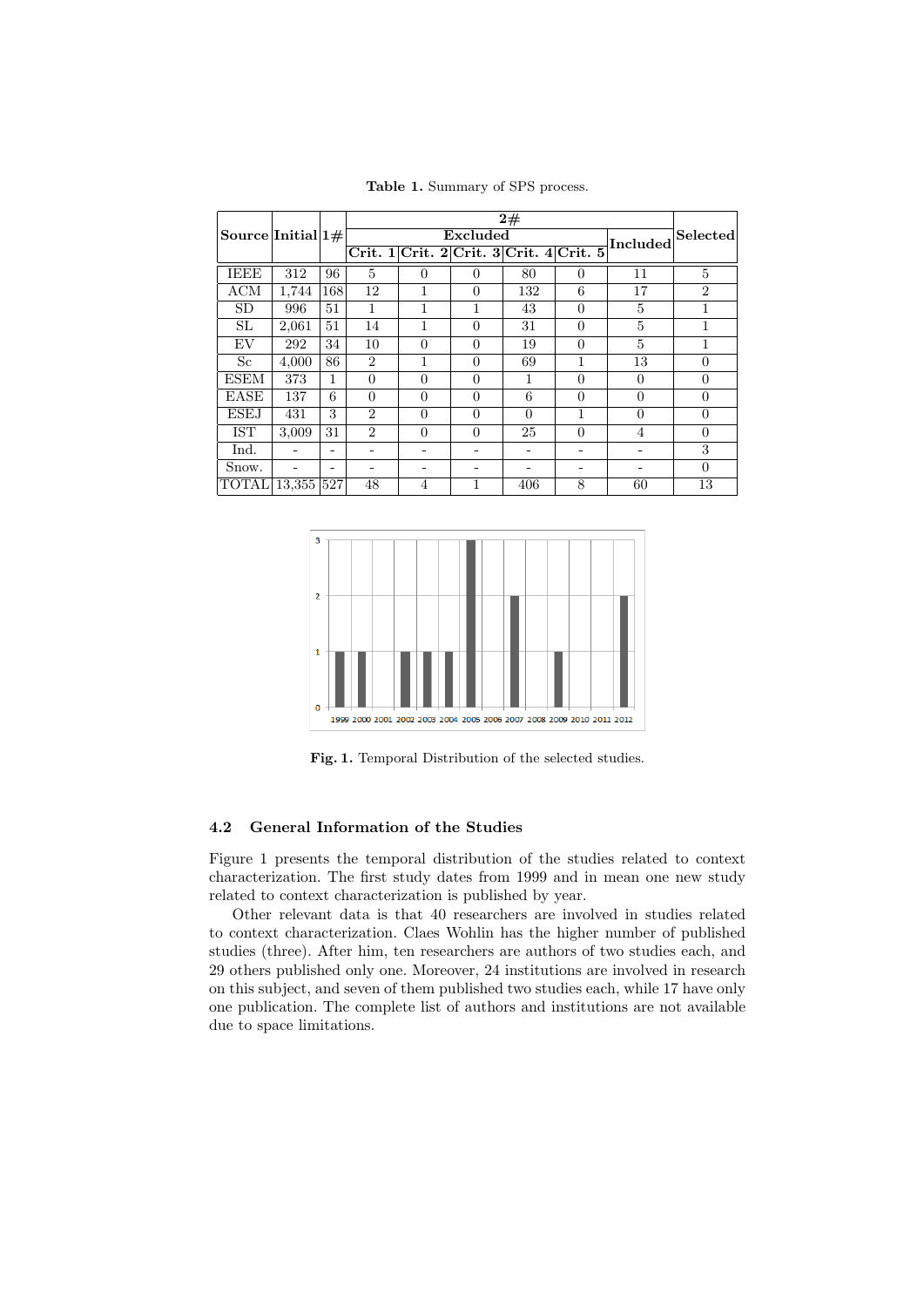#### 4.3 Answering Research Question 1

#### RQ1: What are the mechanisms to support context characterization of empirical studies in SE?

Table 7 present all the 13 mechanism found by our SMS. The first column presents the mechanism ID. Throughout this article, we refer the mechanisms based on this ID. The second column is a small description of the mechanisms.

## 4.4 Answering Research Question 2

## RQ2: What are the types of mechanisms to support context characterization of empirical studies in SE?

Table 2 presents found mechanisms grouped by their mechanism types. It is possible to observe that framework is the most common mechanism, corresponding to seven of 13 found mechanisms. We believe this result is related to the high amount of mechanisms adopting the discrete context approach, once frameworks usually present a suite of contextual variables. While guidelines, methods, and paradigms present a detailed explanation about the context characterization [2].

| Table 2. Mechanisms Grouped by Mechanism Types. |  |  |  |
|-------------------------------------------------|--|--|--|
|-------------------------------------------------|--|--|--|

| Mechanism Studies                |                                                   | #              |
|----------------------------------|---------------------------------------------------|----------------|
| Framework                        | SPS01, SPS02, SPS04, SPS05, SPS06, SPS11, SPS12 7 |                |
| $ $ Guidelines                   | SPS04, SPS10                                      | $\overline{2}$ |
| Template                         | SPS07, SPS13                                      | $\overline{2}$ |
| $ {\rm Checklist} $              | SPS03, SPS04                                      | $\overline{2}$ |
| $\operatorname{\mathsf{Method}}$ | SPS09                                             |                |
| Paradigm                         | SPS08                                             |                |

## 4.5 Answering Research Question 3

#### RQ3: What types of context are covered by the mechanisms?

We are categorizing the context types as discrete or omnibus (Section 2) as illustrated in Table 3. It is possible to observe that the discrete perspective is prevalent, since it is present in 12 of the 13 selected studies. Therefore, from this result we extrapolate conjectures related to SE community preferences, namely empirical method adoption and dominant philosophical stance. Thus, the strong focus on discrete context approaches could be related to the high adoption of quantitative methods, chiefly experiments, as the main empirical method in SE [21, 35]. Besides that, this fact brings with it the positivist philosophical stance as well as the comprehension of the world's phenomena by a reductionist point of view [33, 16].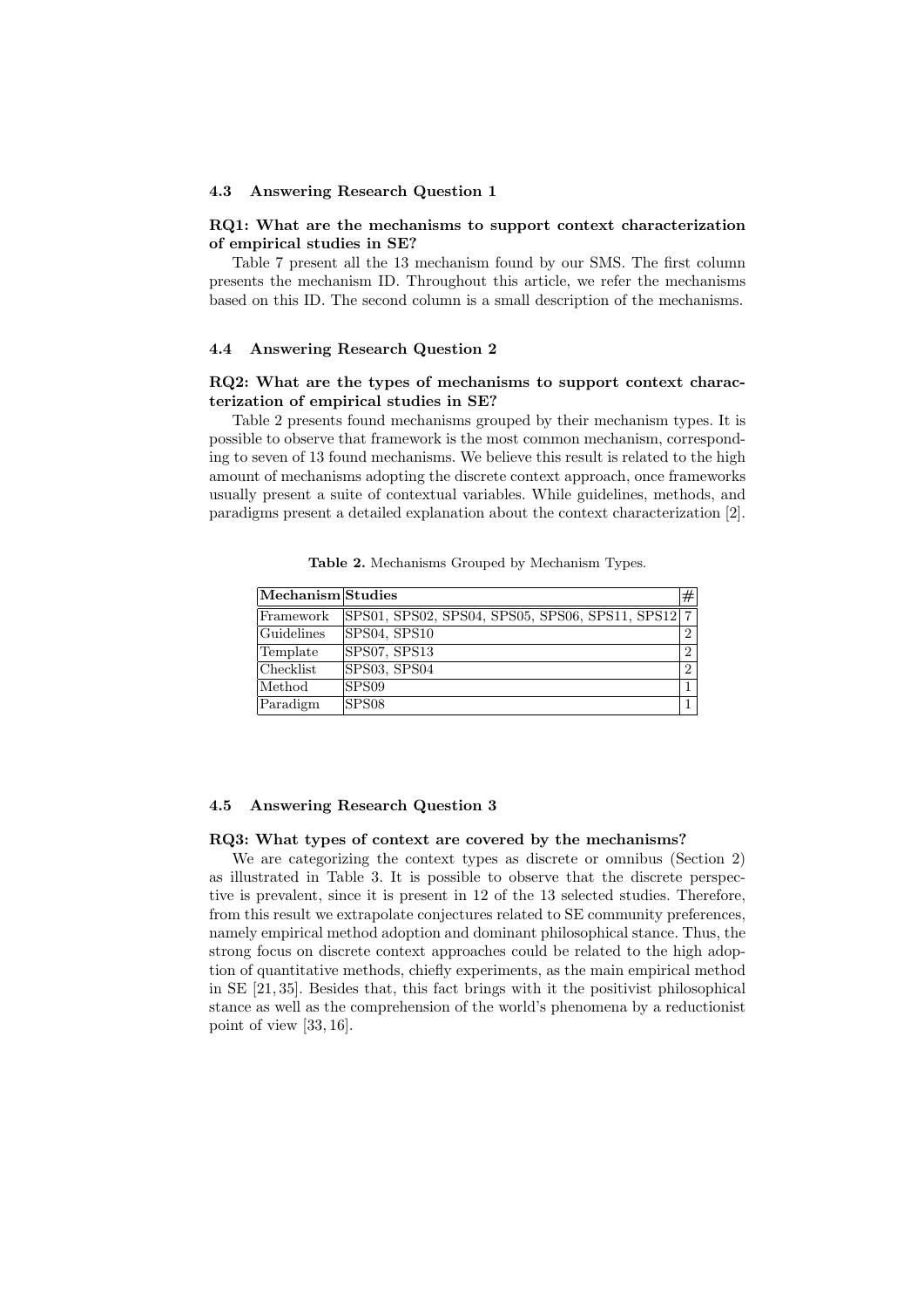Table 3. Distribution of mechanisms by context type.

| Type                     | <b>Studies</b>                                                                                            |  |
|--------------------------|-----------------------------------------------------------------------------------------------------------|--|
| $\vert$ Discrete $\vert$ | $\overline{SPS01, SPS02, SPS03, SPS04, SPS05, SPS06, SPS07, SPS09, SPS10,  _{12}}$<br>SPS11, SPS12, SPS13 |  |
| Omnibus SPS08            |                                                                                                           |  |

#### 4.6 Answering Research Question 4

#### RQ4: What are the empirical methods covered by the mechanisms?

We classified the empirical methods as proposed by Easterbrook et al. [16] (details in Section 2). For instance, SPS07 is a template (mechanism type) to characterize context of experiments (empirical method). Table 4 presents the found mechanisms grouped by their empirical methods. We can note that experiment is the most mentioned empirical method. This prevalence is understandable since ESE community has applied more experiments than other empirical methods, as was already noticed by other researchers [35, 38]. Moreover, we can notice that sum of the quantity of mechanism by research method (Table 4 column 3) does not correspond to the quantity of found mechanisms. This is because some mechanism can be used by more then one empirical method. For instance, SPS08 can be used in case study, ethnography, and action research.

Table 4. Distribution of mechanisms by empirical method.

| $\boldsymbol{\mathrm{Method}}$ | $\boldsymbol{\mathsf{Studies}}$                                                                                    | # |
|--------------------------------|--------------------------------------------------------------------------------------------------------------------|---|
| Experiment                     | $[\overline{\text{SPS01, SPS02, SPS04, SPS05, SPS07, SPS09, SPS10}}, \textcolor{red}{}]10}$<br>SPS11, SPS12, SPS13 |   |
| Case Study                     | SPS01, SPS03, SPS08, SPS10, SPS11, SPS12                                                                           | 6 |
| Ethnography                    | SPS08                                                                                                              |   |
| Action Research SPS08          |                                                                                                                    |   |

#### 4.7 Answering Research Question 5

#### RQ5: What are the SE topics covered by the mechanisms?

We adopted the topics on the chapters of SWEBOK [1] (as presented in Section 2). Table 5 shows which topic is most suitable for each found mechanism. We can observe that only six selected studies presented a mechanism related to the topics aforementioned. This is an evidence of the lack of mechanisms to support context characterization of empirical studies focused on specific topics of SE. Consequently, researchers probably have been forced to adopt generic mechanisms to characterize context of their empirical studies.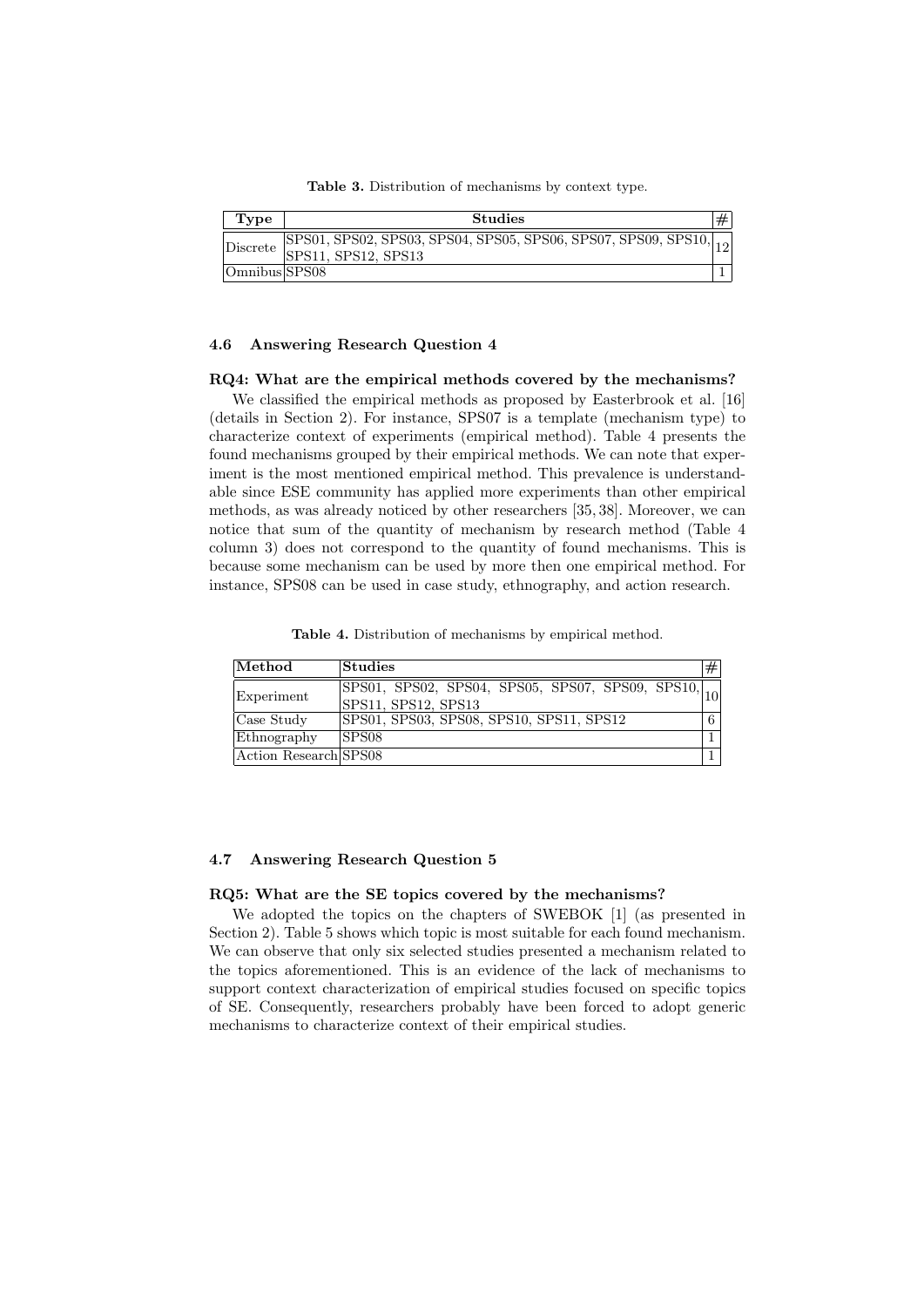Table 5. Distribution of mechanisms by SE Topic.

| <b>SE</b> Topic                       | Studies                     | # |
|---------------------------------------|-----------------------------|---|
| Software Construction                 | SPS01, SPS11 2              |   |
| Software Process                      | $SPS06, SPS12$ <sub>2</sub> |   |
| Software Maintenance                  | SPS04                       |   |
| Software Engineering Management SPS05 |                             |   |

## 5 Summarizing Findings

In this section, we summarize all the data provided by answering our research questions. Table 6 presents this summary. It can help the researchers that intend to characterize context in their empirical studies. Once the researchers had defined the domain of their research topic and the empirical method, they can consult Table 6 in order to identify the most suitable mechanism. For instance, a researcher has to perform an experiment related to software evolution. Consulting this table, we can see that there are 11 mechanisms available to characterize context in experiments. According to the SWEBOK [1], the SE topic corresponding to software evolution is Software Maintenance. Therefore, SPS04 is the mechanism most suitable in this scenario, however SPS02, SPS07, SPS09, SPS10, SPS13, and SPS06 can also be adopted.

| Method           | <b>SE Topic</b>   | <b>Studies</b>                           |
|------------------|-------------------|------------------------------------------|
|                  |                   | Construction SPS01; SPS11                |
|                  | Process           | SPS <sub>12</sub>                        |
| Experiment       | Maintenance SPS04 |                                          |
|                  | Management SPS05  |                                          |
|                  |                   | SPS02; SPS07; SPS09; SPS10; SPS13; SPS06 |
|                  |                   | Construction SPS01; SPS11                |
| Case Study       | Process           | SPS <sub>12</sub>                        |
|                  |                   | SPS03; SPS08; SPS10                      |
| Ethnography      |                   | SPS <sub>08</sub>                        |
| Action Research- |                   | SPS <sub>08</sub>                        |

Table 6. Context Characterization Mechanism Summary.

Analyzing Table 6, on the one hand we can see that mostly the mechanisms are related to experiment or case study. On the other, there is no mechanism specific to many SE topics, such as, software requirements, design, testing, configuration management, management, method and tools, and quality. Moreover, there is only one mechanism suitable to ethnography and action research. Besides, none mechanism can be used by surveys.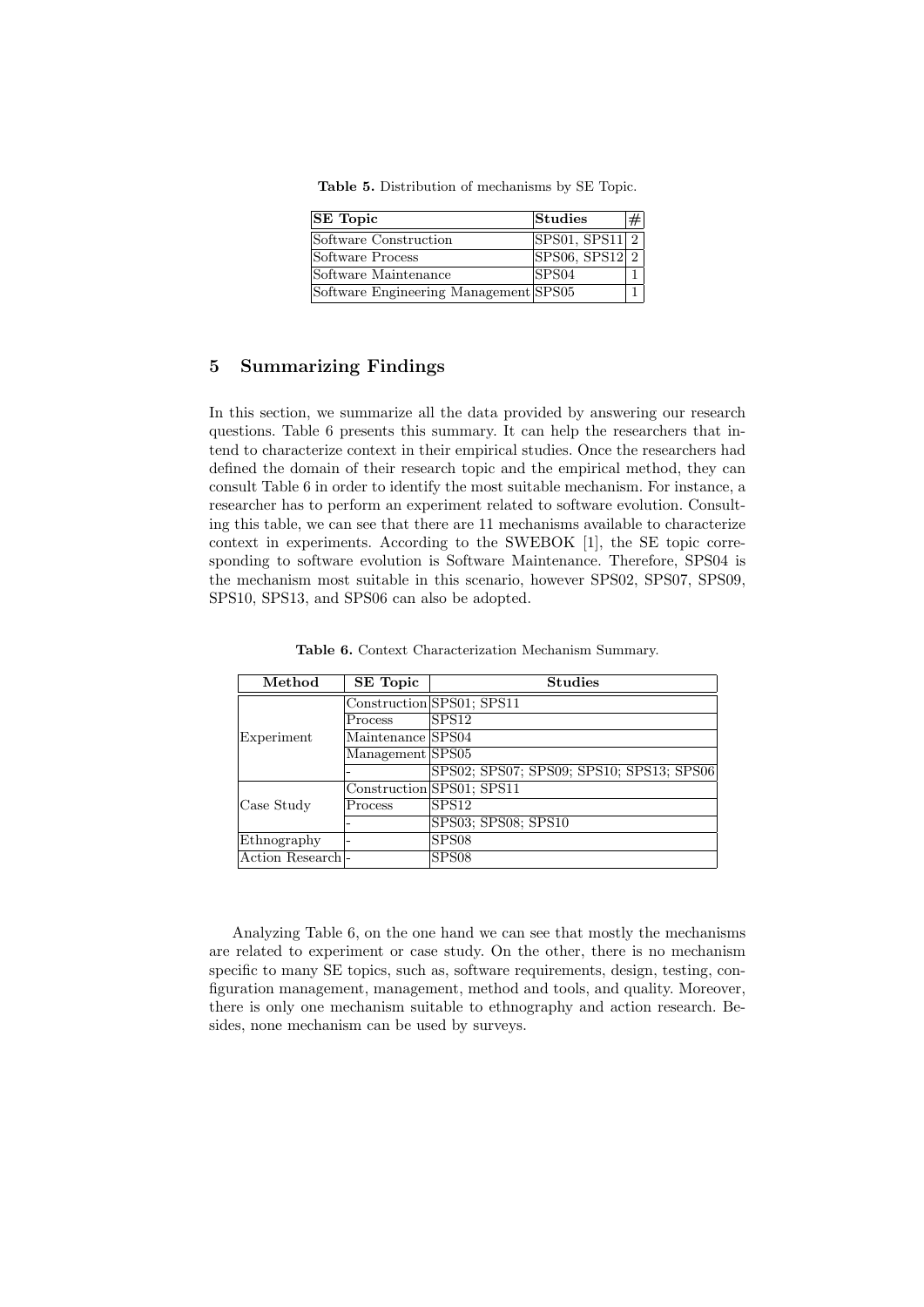Table 7. Mechanisms that Support Context Characterization.

| Study             | <b>Study's Description</b>                                                                                                                                        |
|-------------------|-------------------------------------------------------------------------------------------------------------------------------------------------------------------|
|                   | An Initial Framework for Research on Pair Programming $[19]$ – This study                                                                                         |
|                   | presents a framework that enumerates a set of useful variables for researches that aim to                                                                         |
| SPS <sub>01</sub> | investigate phenomena related to pair programming through experiments. Furthermore, it                                                                            |
|                   | provides a rich description of each of the listed variables as well as references of empirical                                                                    |
|                   | studies that have used the described variables. This helps to understand the effects of                                                                           |
|                   | each variable and increase the scientific credibility of the framework.                                                                                           |
|                   | Building Knowledge through Families of Experiments [7] - This study presents                                                                                      |
|                   | a discussion about the experience and motivation of subjects of experiments in SE. More-                                                                          |
|                   | $SPS02 over$ , exemplifies the implications and influences of these two variables on empirical stud-                                                              |
|                   | ies. That helps researchers who want to characterize and understand the interactions                                                                              |
|                   | related to experience and motivation.<br>Context in industrial software engineering research $[36]$ – This study presents                                         |
|                   | a list of variables grouped into categories for characterize context of empirical studies                                                                         |
|                   | SPS03 focusing on industry research. The categories comprising variables related to organization                                                                  |
|                   | and market are particularly interesting, once these aspects are often neglected in purely                                                                         |
|                   | academic studies.                                                                                                                                                 |
|                   | Empirical studies in reverse engineering: state of the art and future trends [41]                                                                                 |
| SPS04             | - This study presents a framework to guide research on reverse engineering listing sets                                                                           |
|                   | of contextual variables that potentially influence experiments about this theme.                                                                                  |
|                   | Experimental Context Classification: Incentives and Experience of Subjects [22]                                                                                   |
|                   | This study presents a classification based on the motivation and experience of exper-                                                                             |
|                   | SPS05 liments' subjects. The definition and discussion of classes of incentives that impact on                                                                    |
|                   | subjects' motivation contribute to a researcher who wishes to classify and understand the                                                                         |
|                   | motivational aspects that may impact an empirical study.                                                                                                          |
|                   | The situational factors that affect the software development process: Towards<br>a comprehensive reference framework $[10]$ – This study presents a long and rich |
|                   | list of variables that affect the software development process, relying on rigorous qualita-                                                                      |
| SPS <sub>06</sub> | tive methods to define such list of variables. If in one hand has no guides and in-depth                                                                          |
|                   | discussions about each variable, on the other, strongly contributes with an initial catalog                                                                       |
|                   | of variables that influence phenomena related to software development process.                                                                                    |
|                   | Using Context Distance Measurement to Analyze Results across Studies [12] -                                                                                       |
| SPS07             | This study presents a template to collect contextual information of experiments in order                                                                          |
|                   | to compare the context of different studies.                                                                                                                      |
|                   | What Works for Whom, Where, When, and Why? On the Role of Context in                                                                                              |
|                   | <b>Empirical Software Engineering <math>[15]</math></b> – This study presents an approach to think                                                                |
|                   | and characterize context of empirical studies that apply qualitative methods. Replaces                                                                            |
| SPS08             | the notion of variables for five questions that encourage the characterization of context by                                                                      |
|                   | means of journalistic techniques. Additionally, shows a rich discussion about the inherent                                                                        |
|                   | problems with the traditional approach of context characterization by means of discrete                                                                           |
|                   | variables.<br>Collecting Feedback During Software Engineering Experiments $[25]$ – This study                                                                     |
|                   | presents an approach to collect contextual information about events that may occur during                                                                         |
|                   | the execution of experiments and can impact their results. Besides that, contributes listing                                                                      |
| SPS09             | variables that are usually neglected, such as interruptions in activities during the execution                                                                    |
|                   | of the experiment as well as stress level and various other information related to the                                                                            |
|                   | participant's perception regarding the experiment itself.                                                                                                         |
|                   | Preliminary Guidelines for Empirical Research in Software Engineering [29] -                                                                                      |
| SPS10             | This study presents a discussion about context of empirical studies focusing more on guide                                                                        |
|                   | by example how to characterize context than listing variables.                                                                                                    |
|                   | Extreme Programming Evaluation Framework for Object-Oriented Languages                                                                                            |
| SPS <sub>11</sub> | <b>Version 1.4</b> $[45]$ – This study presents a framework encompassing a wide range of con-                                                                     |
|                   | textual variables categorized and described in detail. The main goal is to assist the process                                                                     |
|                   | of characterization and evaluating of empirical studies focused on Extreme Programming                                                                            |
|                   | (XP). Some of the variables definitions do not only show rich descriptions but also exhibit                                                                       |
|                   | measurement scales.<br>Rational Unified Process Evaluation Framework Version $1.0\;[30]$ – This study                                                             |
| SPS12             | presents the same framework of the SPS11, adapted for the characterization and evaluation                                                                         |
|                   | of empirical studies focusing on Rational Unified Process (RUP).                                                                                                  |
|                   | Experimentation in Software Engineering: An Introduction $[46]$ – This study                                                                                      |
| SPS <sub>13</sub> | presents a brief discussion on the importance of characterizing some contextual variables                                                                         |
|                   | of experiments as well as their impact.                                                                                                                           |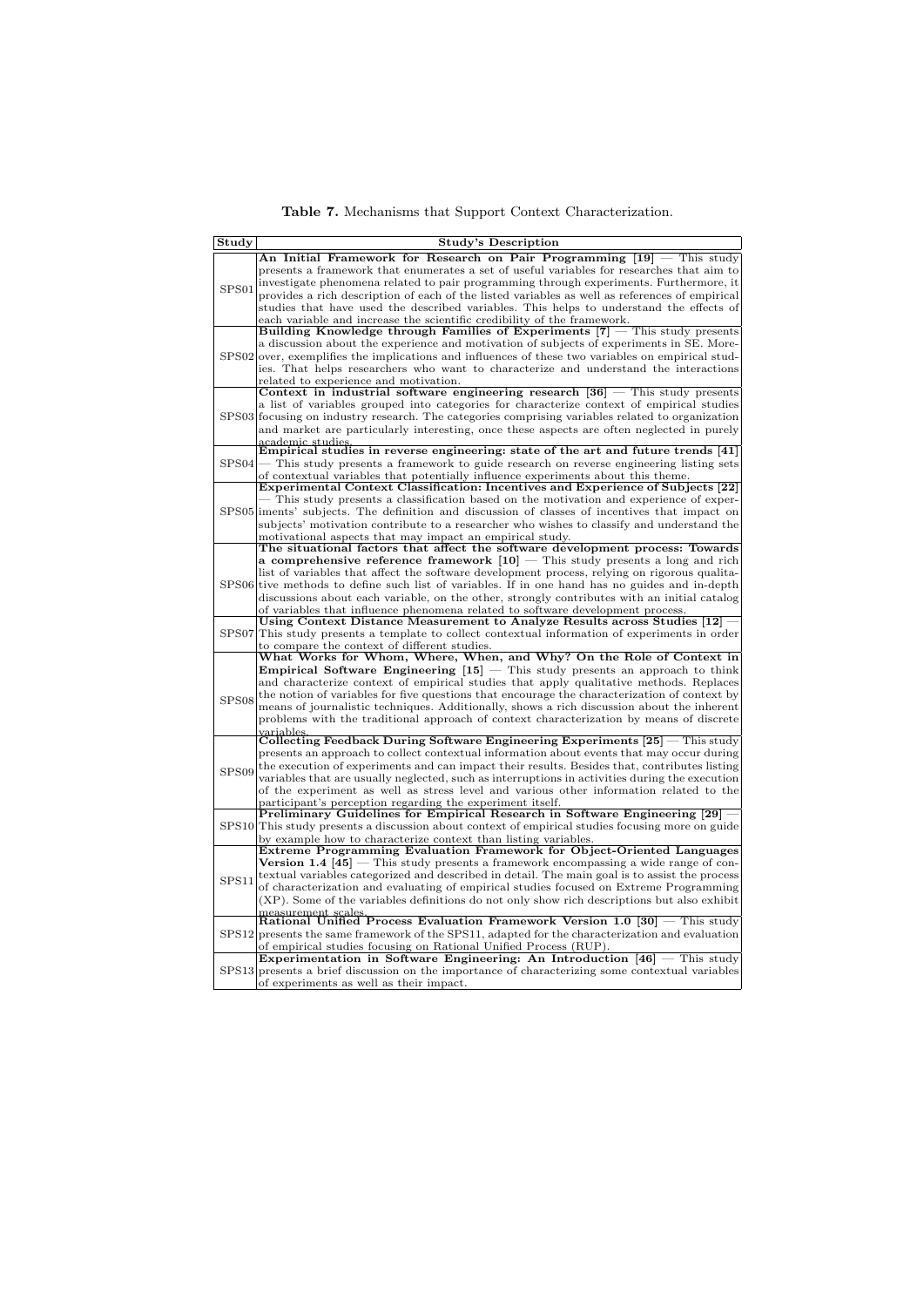## 6 Threats to Validity

This section shows some possible threats to validity of this study, and how each of them was mitigated. According to Sjøberg et al. [39], the main threats to validity that can occur in this kind of studies are: (1) publication bias, (2) inaccuracy in data extraction, and (3) classification errors. Moreover, Kitchenham [26] presented the following potential threats: (4) rely on just one search engine, (5) select studies only of a specific period of time and (6) conduct the selection procedure by only one person. Barreiros [6] also states that (7) the automated search strategy can fail to consider recent studies that have not been indexed yet.

The following actions were taken to try to mitigate the outlined threats: (1) the two major conferences (EASE and ESEM) and the two leading journals (ESEJ and IST) about Empirical Software Engineering (ESE) were considered; (2) a structured form was defined to extract relevant information from the studies; (3) the study classification was checked by another researcher; (4) the automatic search process was conducted on two different search engines, and four digital libraries; (5) no restriction was made for the period of publications; (6) the studies selection procedure was done in pairs, and conflict meetings were held; (7) the studies from automatic sources were complemented by studies obtained from manual sources through a systematic process, in order to include recent studies that possibly were not indexed by the search engines and digital libraries when the automatic search was performed.

## 7 Concluding Remarks

There are many claims about the need for more and better context characterization of empirical studies in SE [24, 36, 40, 15]. This research showed that there are few studies that support context characterization in SE. In our SMS, we analyzed 13,355 primary studies, and only 13 were selected. Among our results, we highlight: (i) Seven out of 13 studies presented are frameworks, (ii) only one mechanism adopts the omnibus context approach, against 12 which use the discrete approach, (iii) ten out of 13 selected studies show mechanisms to support context characterization in experiments, and (iv) only four of the ten SE topics are covered by the found mechanisms. Finally, we summarized all data collected in order to aid the researchers to choose a mechanism that supports the context characterization in their empirical studies.

As future work we plan to investigate in depth the context characterization in each specific empirical method, and confronting this new information with the one obtained by the current study. Furthermore, a theory about context of empirical studies in SE could be built based on the knowledge acquired from the combination of these researches. Towards a more dynamic context description, as proposed by Dijk [14], we plan to define models and ontologies for empirical studies based on context, like in Garcia et al. [20].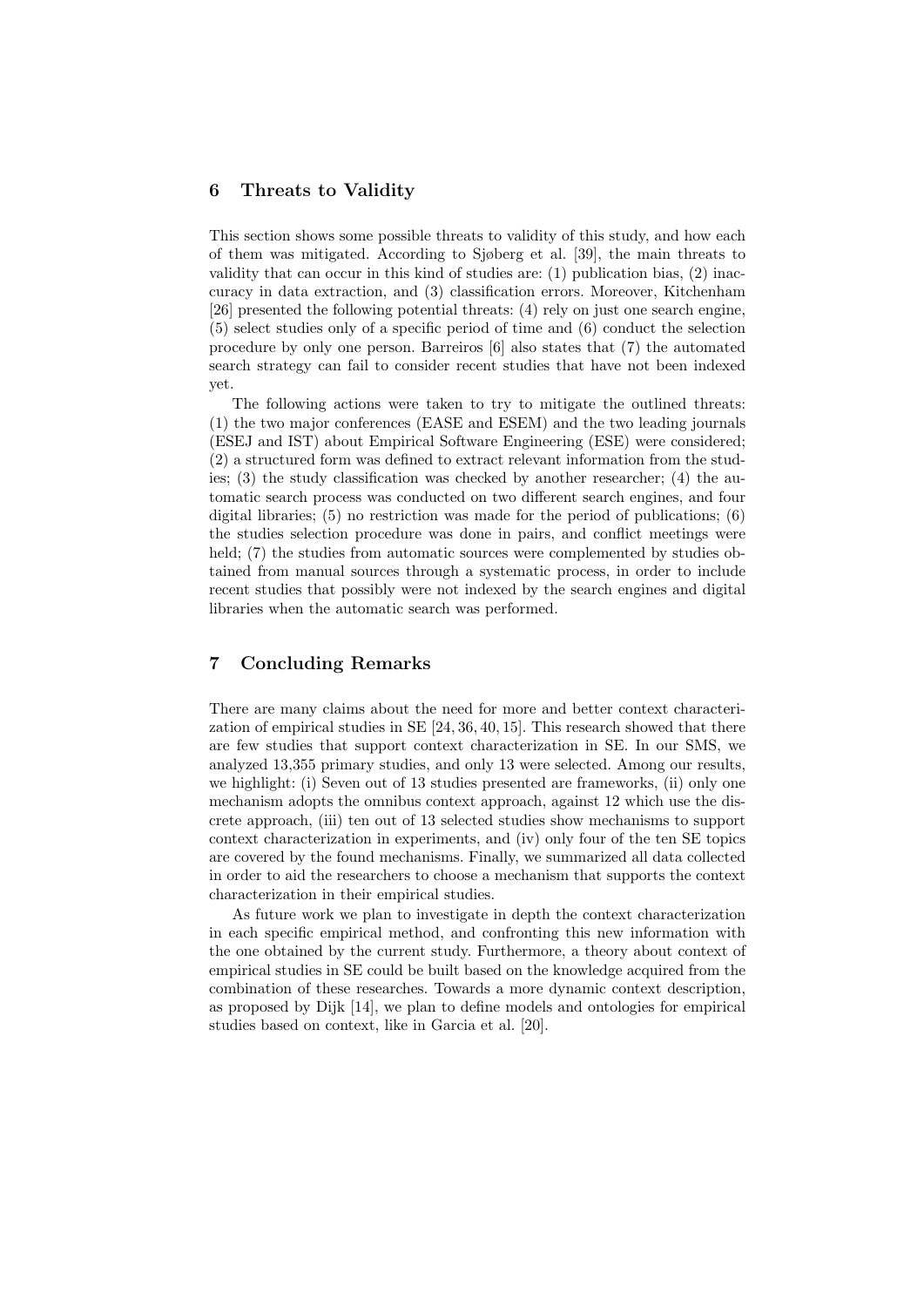## References

- 1. Abran, A., et al.: Guide to the Software Engineering Body of Knowledge SWEBOK. IEEE Press, Piscataway, NJ, USA, 2004 version edn. (2004), http: //www.swebok.org/ironman/pdf/SWEBOK\\_Guide\\_2004.pdf
- 2. Almeida, A.: Um Mapeamento Sistemático de Mecanismos para Guiar Estudos Empíricos em Engenharia de Software. Master's thesis, Federal University of Pernambuco (March 2011)
- 3. Altman, D.: Practical Statistics for Medical Research. Chapman & Hall/CRC Texts in Statistical Science, Taylor & Francis (1990), http://books.google.com.br/ books?id=v-walRnRxWQC
- 4. Babar, M.A., Zhang, H.: Systematic literature reviews in software engineering: Preliminary results from interviews with researchers. pp. 346–355. ESEM '09, IEEE Computer Society, Washington, DC, USA (2009), http://dx.doi.org/10.1109/ ESEM.2009.5314235
- 5. Baron, R.M., Kenny, D.A.: The moderator–mediator variable distinction in social psychological research: Conceptual, strategic, and statistical considerations. Journal of personality and social psychology 51(6), 1173 (1986)
- 6. Barreiros, E.F.S.: A Systematic Mapping Study on Software Engineering Testbeds. Master's thesis, Federal University of Pernambuco (February 2011)
- 7. Basili, V., et al.: Building knowledge through families of experiments. IEEE Transactions on Software Engineering 25(4), 456–473 (1999)
- 8. Brézillon, P.: Context in artificial intelligence: I. a survey of the literature. Computers and Artificial Intelligence 18(4) (1999)
- 9. Brezillon, P.: Context modeling: Task model and practice model. pp. 122–135. CONTEXT'07, Springer-Verlag, Berlin, Heidelberg (2007), http://dl.acm.org/ citation.cfm?id=1770806.1770816
- 10. Clarke, P., O'Connor, R.V.: The situational factors that affect the software development process: Towards a comprehensive reference framework. IST 54(5), 433–447 (May 2012), http://dx.doi.org/10.1016/j.infsof.2011.12.003
- 11. Cooper, H.: Organizing knowledge syntheses: A taxonomy of literature reviews. Knowledge in Society 1(1), 104–126 (1988), http://dx.doi.org/10.1007/ BF03177550
- 12. Cruzes, D., et al.: Using context distance measurement to analyze results across studies. In: ESEM. pp. 235–244 (2007)
- 13. Dey, A.K.: Understanding and using context. Personal Ubiquitous Comput. 5(1), 4–7 (Jan 2001), http://dx.doi.org/10.1007/s007790170019
- 14. Dijk, T.v.: Discourse and Context: A Sociocognitive Approach. Cambridge University Press (2010), http://books.google.com.br/books?id=P3N9QgAACAAJ
- 15. Dybå, T., et al.: What works for whom, where, when, and why?: On the role of context in empirical software engineering. pp. 19–28. ESEM '12, ACM, New York, NY, USA (2012), http://doi.acm.org/10.1145/2372251.2372256
- 16. Easterbrook, S., et al.: Selecting empirical methods for software engineering research. In: Shull, F., et al. (eds.) Guide to Advanced Empirical Software Engineering, pp. 285–311. Springer London (2008), http://dx.doi.org/10.1007/ 978-1-84800-044-5\_11
- 17. Edwards, P., et al.: Identification of randomized controlled trials in systematic reviews: accuracy and reliability of screening records. Statistics in Medicine 21(11), 1635–1640 (2002), http://dx.doi.org/10.1002/sim.1190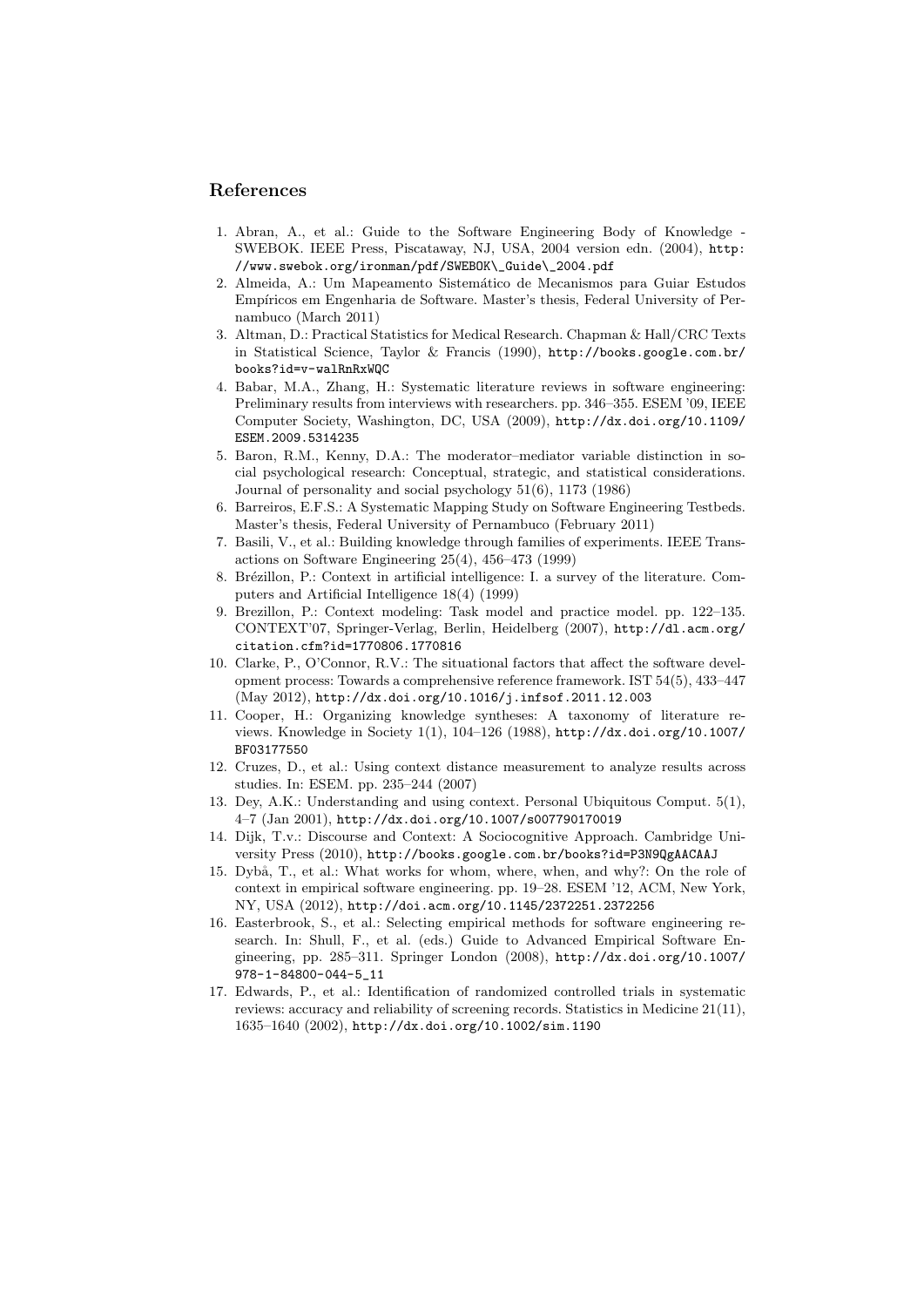- 18. Feinstein, A.R., Cicchetti, D.V.: High agreement but low kappa: I. the problems of two paradoxes. Journal of Clinical Epidemiology  $43(6)$ ,  $543 - 549$  (1990), http: //www.sciencedirect.com/science/article/pii/089543569090158L
- 19. Gallis, H., et al.: An initial framework for research on pair programming. pp. 132–. ISESE '03, IEEE Computer Society, Washington, DC, USA (2003), http: //dl.acm.org/citation.cfm?id=942801.943643
- 20. Garcia, R.E., et al.: An ontology for controlled experiments on software engineering. In: SEKE. pp. 685–690. Knowledge Systems Institute Graduate School (2008), http://dblp.uni-trier.de/db/conf/seke/seke2008.html#GarciaHBM08
- 21. Glass, R., et al.: Research in software engineering: an analysis of the literature. IST  $44(8)$ ,  $491 - 506$   $(2002)$ , http://www.sciencedirect.com/science/article/ pii/S0950584902000496
- 22. Höst, M., et al.: Experimental context classification: Incentives and experience of subjects. pp. 470–478. ICSE '05, ACM, New York, NY, USA (2005), http: //doi.acm.org/10.1145/1062455.1062539
- 23. Jalali, S., Wohlin, C.: Systematic literature studies: Database searches vs. backward snowballing. pp. 29–38. ESEM '12, ACM, New York, NY, USA (2012), http: //doi.acm.org/10.1145/2372251.2372257
- 24. Jedlitschka, A., Ciolkowski, M.: Towards evidence in software engineering. In: IS-ESE. pp. 261–270 (2004)
- 25. Karahasanoviæ, A., et al.: Collecting feedback during software engineering experiments. ESEJ 10(2), 113–147 (Apr 2005), http://dx.doi.org/10.1007/ s10664-004-6189-4
- 26. Kitchenham, B.: What's up with software metrics? a preliminary mapping study. JSS 83(1), 37–51 (Jan 2010), http://dx.doi.org/10.1016/j.jss.2009.06.041
- 27. Kitchenham, B., Charters, S.: Guidelines for performing systematic literature reviews in software engineering. Tech. Rep. EBSE 2007- 001, Keele University and Durham University Joint Report (2007), http://www.dur.ac.uk/ebse/resources/Systematic-reviews-5-8.pdf
- 28. Kitchenham, B., et al.: Mapping study completeness and reliability a case study. In: EASE. pp. 126–135 (2012)
- 29. Kitchenham, B.A., et al.: Preliminary guidelines for empirical research in software engineering. IEEE Trans. Softw. Eng. 28(8), 721–734 (Aug 2002), http://dx.doi. org/10.1109/TSE.2002.1027796
- 30. Krebs, W., et al.: Rational unified process evaluation framework version 1.0. Tech. rep. (2005), ftp://ftp.ncsu.edu/pub/unity/lockers/ftp/csc\_anon/ tech/2005/TR-2005-46.pdf
- 31. Lopes, E.C., et al.: A conceptual framework for the development of applications centred on context and evidence-based practice. In: Filipe, J., Cordeiro, J. (eds.) ICEIS (3). pp. 60–69. SciTePress (2010), http://dblp.uni-trier.de/db/conf/ iceis/iceis2010-3.html#LopesSVS10
- 32. Lung, J., et al.: On the difficulty of replicating human subjects studies in software engineering. pp. 191–200. ICSE '08, ACM, New York, NY, USA (2008), http: //doi.acm.org/10.1145/1368088.1368115
- 33. McNeill, P., Chapman, S.: Research Methods. Routledge (2005), http://books. google.com.br/books?id=3iAjarmi0ykC
- 34. Montesi, M., Lago, P.: Software engineering article types: An analysis of the literature. JSS 81(10), 1694–1714 (Oct 2008), http://dx.doi.org/10.1016/j.jss. 2007.11.723
- 35. O'Brien, M., et al.: Empirically studying software practitioners bridging the gap between theory and practice. In: ICSM. pp. 433–442 (2005)